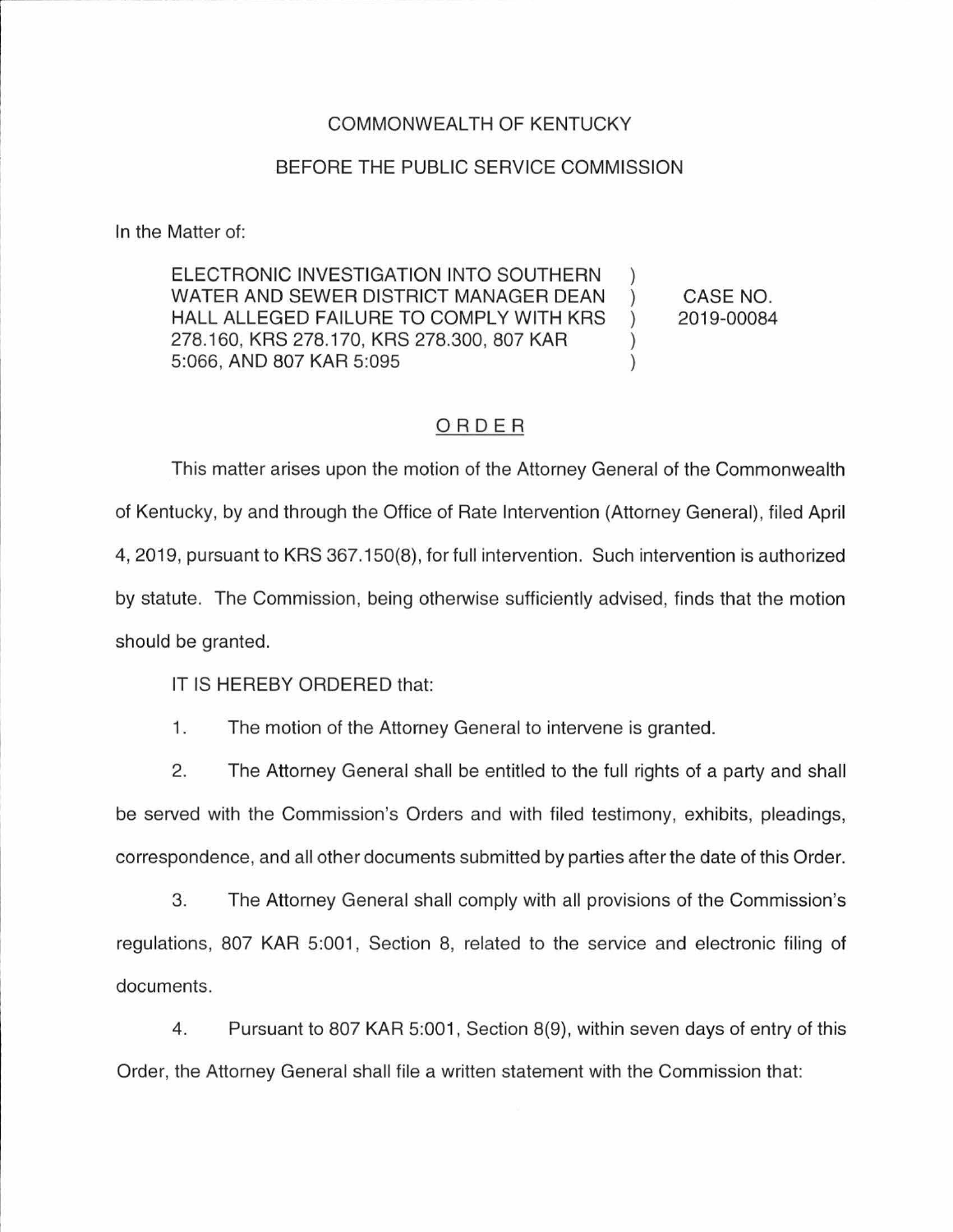a. Certifies that it, or its agent, possesses the facilities to receive electronic transmissions; and

b. Sets forth the electronic mail address to which all electronic notices and messages related to this proceeding should be served.

## [REMAINDER OF PAGE INTENTIONALLY LEFT BLANK]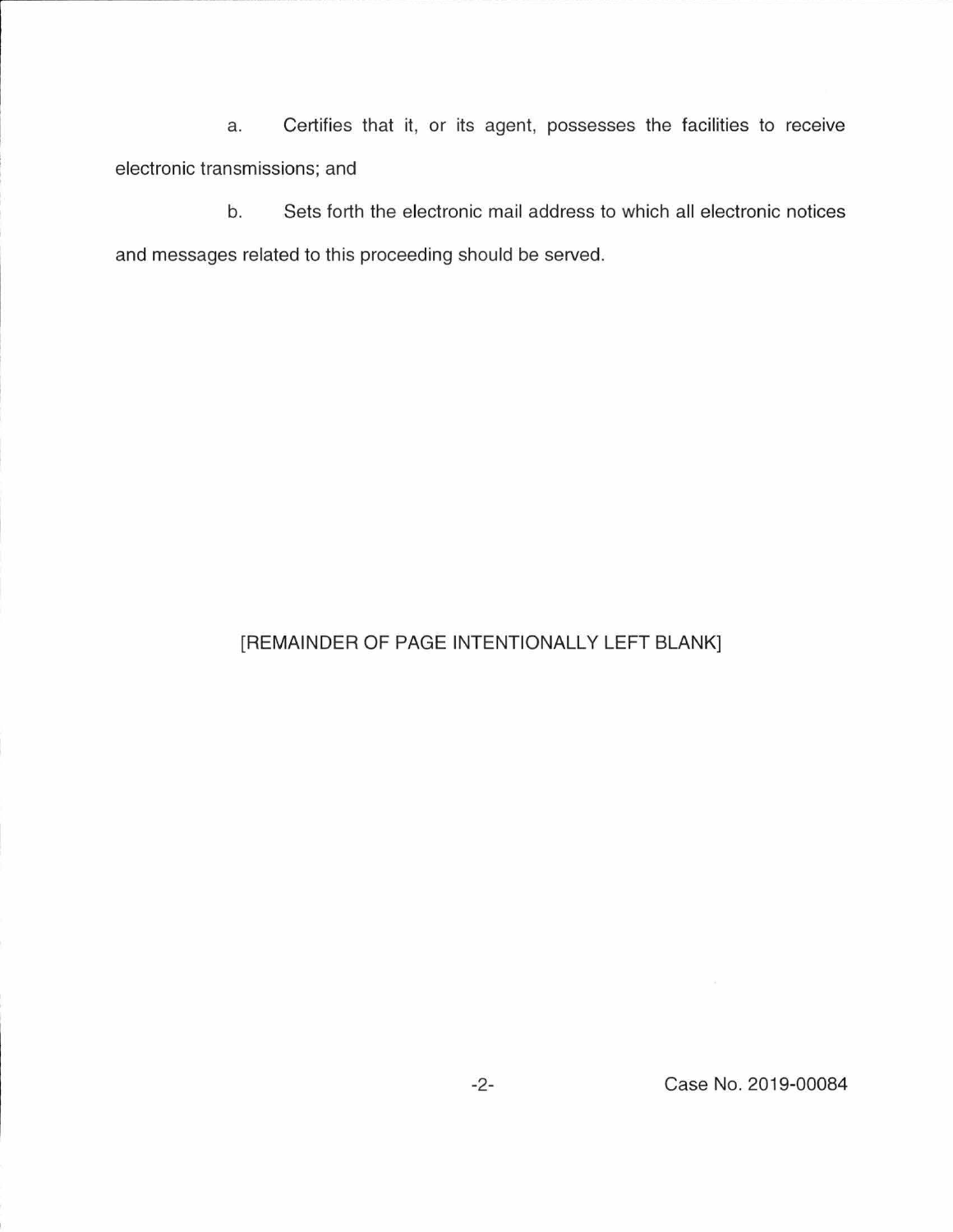By the Commission



ATTEST:

 $\omega$ Lleve R. Pinso

芸

Executive Director

Case No. 2019-00084